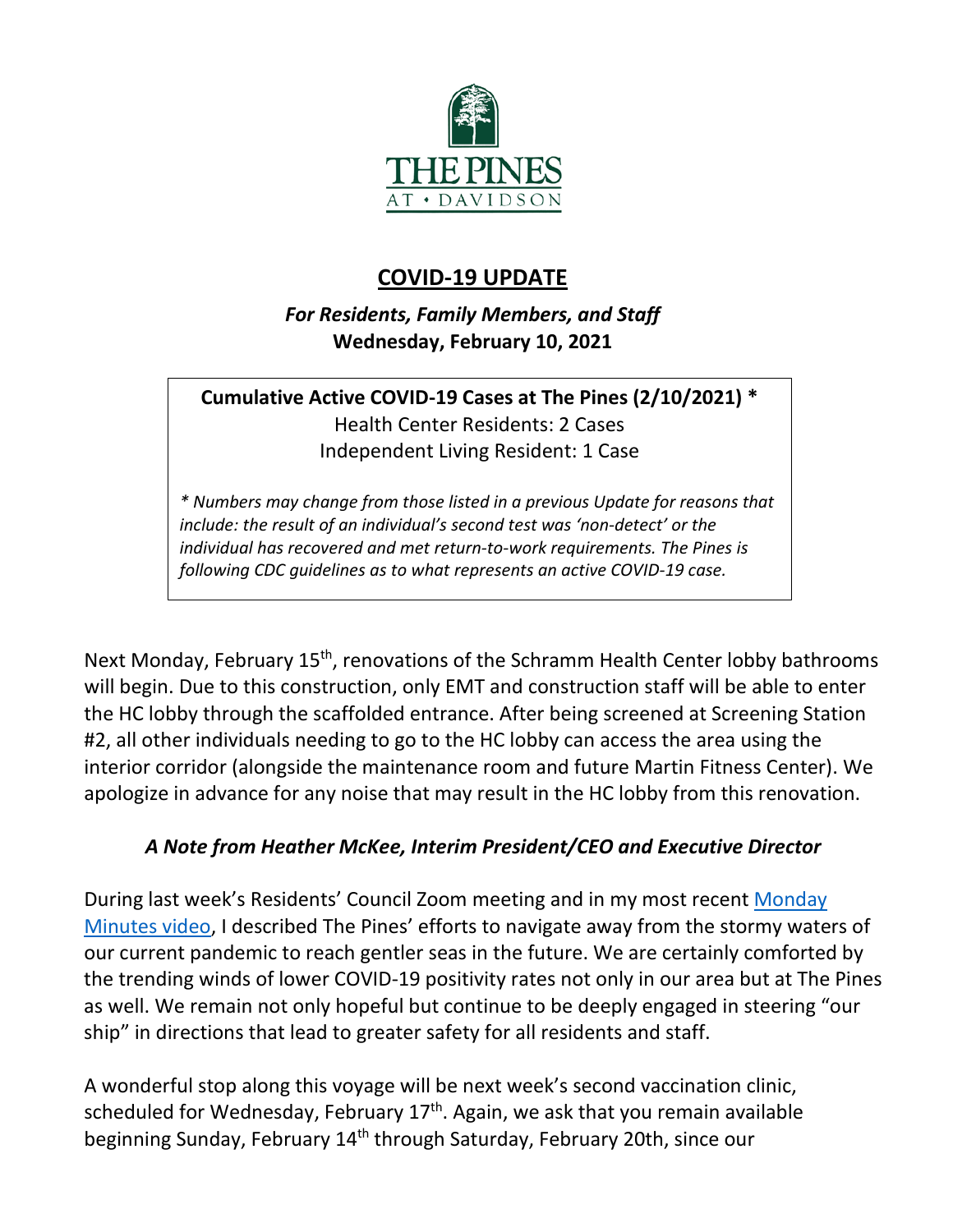pharmaceutical provider, Omnicare/CVS, could change the date of the vaccination to any day during this time frame. We have been assured that we will receive 72 hours' notice of a date change.

Many residents have completed the second consent form for the Moderna vaccination and have provided this form and copies of their insurance and prescription drug cards to Rebecca at our front desk. Thank you for providing this vital information in such a timely way.

We are also grateful that we will also be able to provide a first round of Moderna shots during next week's vaccination clinic next for residents and staff who did not participate in the last clinic. (Omnicare/CVS has agreed to return in March to provide a second shot for these individuals.) While 55% of our staff have already received their first dose of Moderna, we are encouraging the remaining staff to avail themselves of this vaccine.

Additionally, it is such great news that Neil Medical, a Pines pharmacy provider, has been approved to administer the Moderna vaccine and will be able to do so for newly arriving Independent Living and Health Center residents and staff in the future.

And while construction still poses challenges in many parts of our campus, it has been exciting to see the planting of many new trees and shrubs throughout our grounds. We hope you enjoyed reading the comprehensive newsletter (emailed yesterday) from Surface, our landscape architects, which detailed the various enhancements currently underway or being planned. You can also read it by clicking here: [Surface Newsletter](https://www.mycommunity-center.com/filephotos/463/Landscaping%20newsletter%20%20exhibits%202.9.21.pdf)

We look forward to enjoying together these new spaces this spring, an especially glorious season in this region. (Pictured below from left: entrance gazebo garden; campus-wide landscaping plan.)